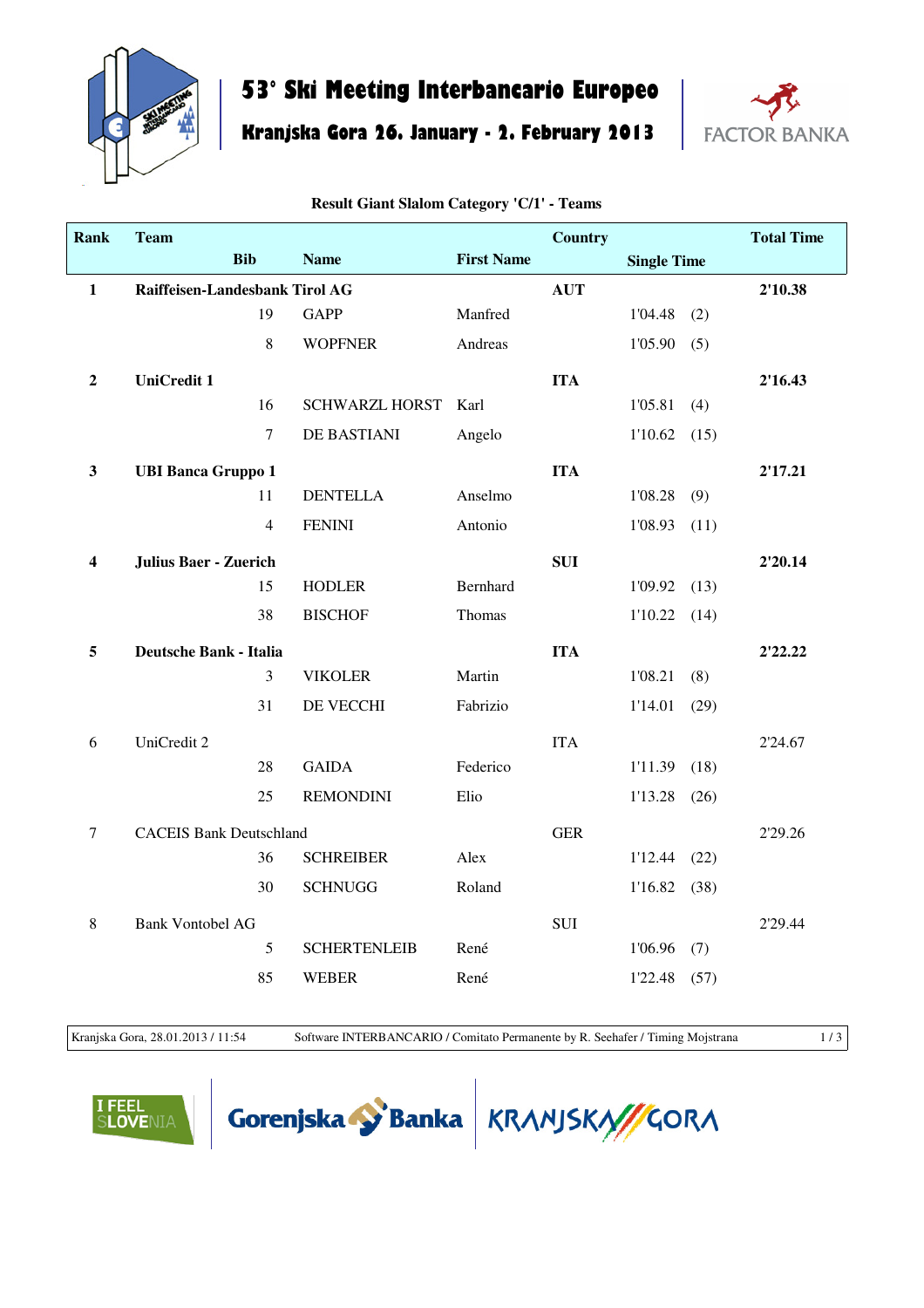| <b>Rank</b>    | <b>Team</b>                               |            |                                          |                   | <b>Country</b> |                    |      | <b>Total Time</b> |
|----------------|-------------------------------------------|------------|------------------------------------------|-------------------|----------------|--------------------|------|-------------------|
|                |                                           | <b>Bib</b> | <b>Name</b>                              | <b>First Name</b> |                | <b>Single Time</b> |      |                   |
| $\overline{9}$ | Gruppo Intesa Sanpaolo 1                  |            |                                          |                   | <b>ITA</b>     |                    |      | 2'29.52           |
|                |                                           | 39         | <b>FADINI</b>                            | Tristano          |                | 1'11.94            | (20) |                   |
|                |                                           | 54         | <b>FORABOSCHI</b>                        | Fabio             |                | 1'17.58            | (44) |                   |
| 10             |                                           |            | SKB - Societe Generale Group - Ljubljana |                   | <b>SLO</b>     |                    |      | 2'29.57           |
|                |                                           | 21         | <b>SCHOEFFMANN</b>                       | Don               |                | 1'12.43            | (21) |                   |
|                |                                           | 69         | <b>STANONIK</b>                          | Bojan             |                | 1'17.14            | (40) |                   |
| 11             | Deutsche Bank Deutschland                 |            |                                          |                   | <b>GER</b>     |                    |      | 2'29.98           |
|                |                                           | 22         | <b>STEGER</b>                            | Michael           |                | 1'12.87            | (25) |                   |
|                |                                           | 50         | <b>MEYER</b>                             | Manfred           |                | 1'17.11            | (39) |                   |
| 12             | HypoVereinsbank/UniCredit Bank AG München |            |                                          |                   | <b>GER</b>     |                    |      | 2'32.94           |
|                |                                           | 32         | <b>KLUG</b>                              | Klaus             |                | 1'15.69            | (37) |                   |
|                |                                           | 49         | WEBER-V.D.HEYDE Jürgen                   |                   |                | 1'17.25            | (42) |                   |
| 13             | Gruppo Intesa Sanpaolo 2                  |            |                                          |                   | <b>ITA</b>     |                    |      | 2'33.05           |
|                |                                           | 23         | ZABARELLA                                | Elio              |                | 1'15.60            | (35) |                   |
|                |                                           | 67         | <b>D AGOSTIN</b>                         | Lucio             |                | 1'17.45            | (43) |                   |
| 14             | UniCredit 3                               |            |                                          |                   | <b>ITA</b>     |                    |      | 2'33.21           |
|                |                                           | 43         | <b>BONA</b>                              | Germano           |                | 1'15.54            | (34) |                   |
|                |                                           | 52         | <b>MAZZA</b>                             | Stefano           |                | 1'17.67            | (45) |                   |
| 15             | Gorenjska Banka                           |            |                                          |                   | <b>SLO</b>     |                    |      | 2'49.31           |
|                |                                           | 88         | <b>STENOVEC</b>                          | Robert            |                | 1'17.24            | (41) |                   |
|                |                                           | 101        | <b>AJDIČ</b>                             | Iztok             |                | 1'32.07            | (72) |                   |
| 16             | Nova Kreditna Banka - Maribor             |            |                                          |                   | <b>SLO</b>     |                    |      | 2'50.94           |
|                |                                           | 90         | <b>RAUSL</b>                             | Tomaz             |                | 1'24.11            | (61) |                   |
|                |                                           | 74         | <b>JURE</b>                              | Trsavec           |                | 1'26.83            | (66) |                   |
| 17             | VENETO BANCA S.C.p.A.                     |            |                                          |                   | <b>ITA</b>     |                    |      | 2'52.11           |
|                |                                           | 78         | <b>CAVALLO</b>                           | Marco             |                | 1'23.47            | (60) |                   |
|                |                                           | 66         | <b>MARIOTTI</b>                          | Fabio             |                | 1'28.64            | (70) |                   |
| 18             | <b>UBI Banca Gruppo 2</b>                 |            |                                          |                   | <b>ITA</b>     |                    |      | 3'00.06           |
|                |                                           | 81         | <b>LOCATELLI</b>                         | Ettore            |                | 1'24.77            | (62) |                   |
|                |                                           | 86         | PELLICCIOLI                              | Andrea            |                | 1'35.29            | (76) |                   |
| 19             | CRAL Intesa San Paolo 2                   |            |                                          |                   | <b>ITA</b>     |                    |      | 3'00.69           |
|                |                                           | 77         | <b>FALORNI</b>                           | Claudio           |                | 1'21.89            | (54) |                   |
|                |                                           | 96         | <b>PAOLETTI</b>                          | Lorenzo           |                | 1'38.80            | (81) |                   |
| 20             | CRAL Intesa Sanpaolo 1                    |            |                                          |                   | <b>ITA</b>     |                    |      | 3'12.63           |
|                |                                           | 94         | <b>SIMONE</b>                            | Roberto           |                | 1'32.46            | (73) |                   |
|                |                                           | 84         | <b>PRIVITERA</b>                         | Pietro            |                | 1'40.17            | (83) |                   |

## **Result Giant Slalom Category 'C/1' - Teams**